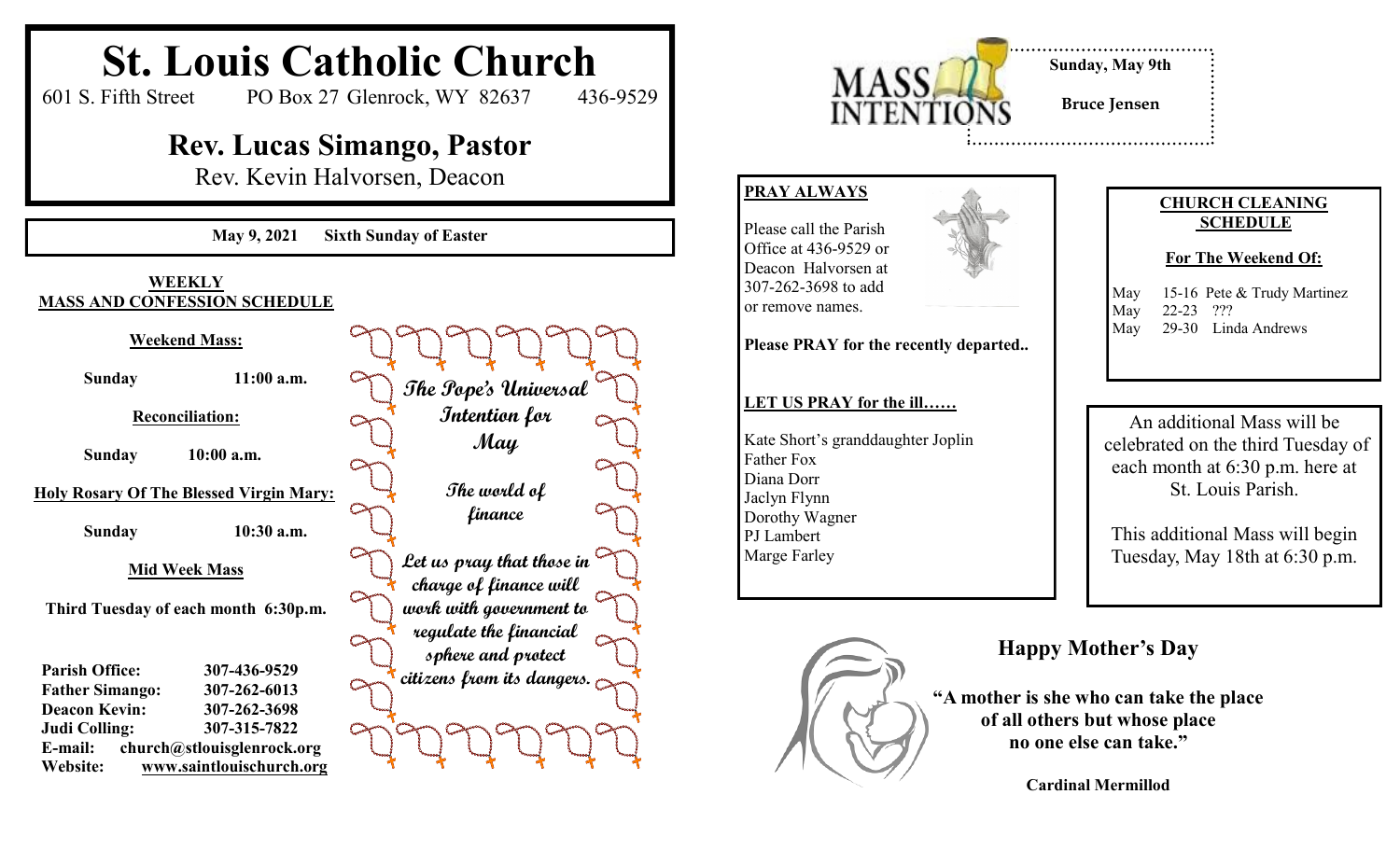| <b>Living and Giving in Christ</b>                                                                                               |  |
|----------------------------------------------------------------------------------------------------------------------------------|--|
| <b>Unity through Diocesan Ministries</b>                                                                                         |  |
| This week, please prayerfully consider making a gift to                                                                          |  |
| Living and Giving in Christ. Our parish goal is                                                                                  |  |
| <b>I</b> \$22,946. You may return your pledge form to the parish<br>or mail it to:                                               |  |
| Diocese of Cheyenne Chancery Office                                                                                              |  |
| PO Box 1468                                                                                                                      |  |
| Cheyenne, WY 82003-1468                                                                                                          |  |
| Be sure to write the name of our parish on the appeal                                                                            |  |
| card. You may also donate online at:                                                                                             |  |
| http://dioceseofcheyenne.org/living-and-giving-in-christ                                                                         |  |
|                                                                                                                                  |  |
|                                                                                                                                  |  |
| <b>Save The Dates</b>                                                                                                            |  |
| Wyoming Council of Catholic Women will hold their annual con-                                                                    |  |
| vention Thursday through Saturday, September 9,10,11, 2021. The<br>convention will be held at Little America, Cheyenne, Wyoming. |  |
| In pursuit of Healing and Holiness Through Jesus and Mary is                                                                     |  |

**LOUISCATHOLICCHURCH**

 $\mathbf C$ 

H

 $\mathbf{U}$ 

R

 $\mathbf C$ 

 $H$ 

307-640-4311 richrmb@aol.com or Jan McGuire at 307-631-3507 j49mcguire@outlook.com

the theme. The convention has been extended to include a one -day Healing Retreat and more time for prayer and fellowship. **We need to know by June 20th, how many individuals plan to attend.** More information will be forthcoming as plans are confirmed. For additional information or concerns please contact Rosemary Barrett